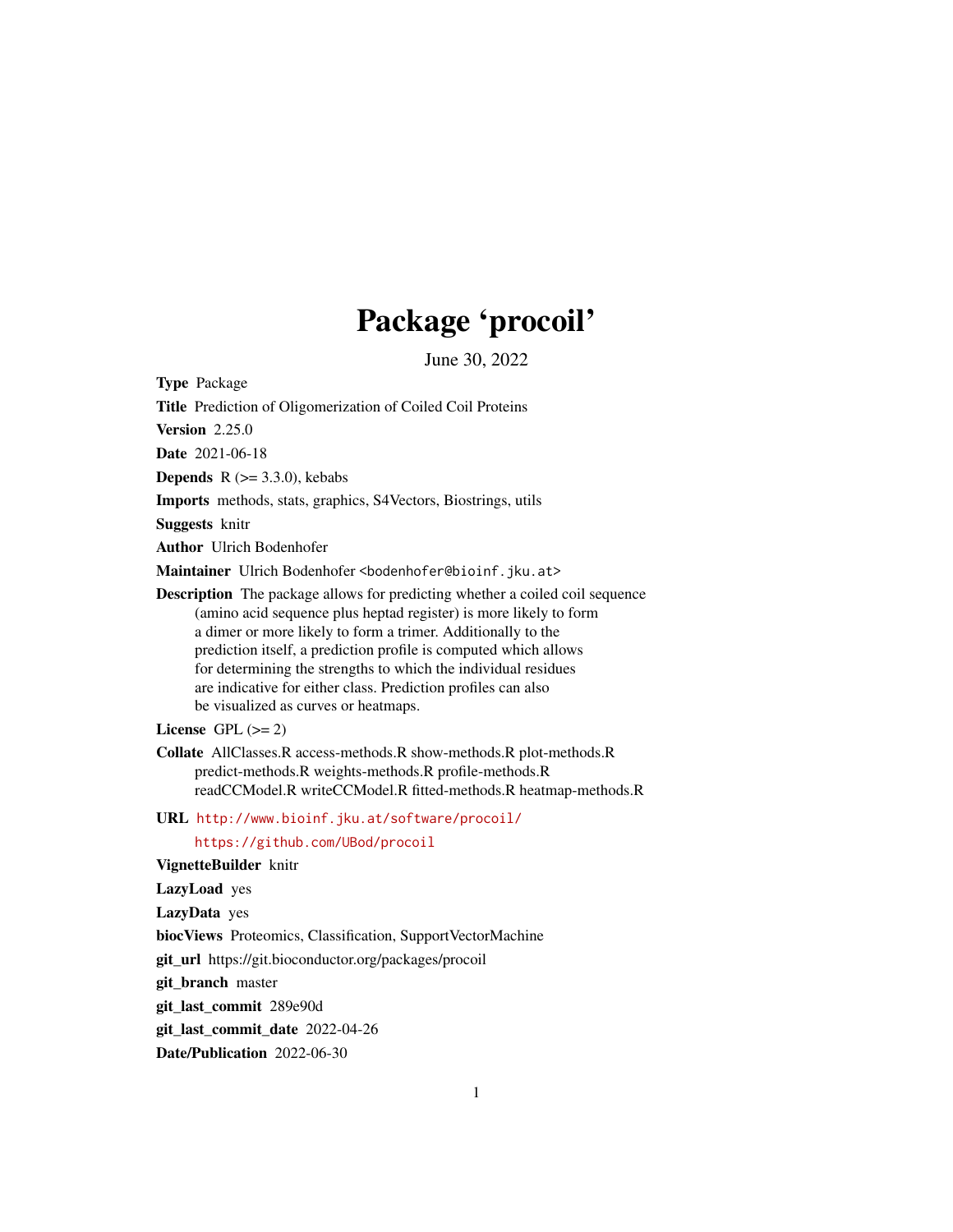# <span id="page-1-0"></span>R topics documented:

| Index | <b>16</b> |
|-------|-----------|
|       |           |
|       |           |
|       |           |
|       |           |
|       |           |
|       |           |

procoil-package *Prediction of Oligomerization of Coiled Coil Proteins*

#### <span id="page-1-1"></span>Description

The package allows for predicting whether a coiled coil sequence (amino acid sequence plus heptad register) is more likely to form a dimer or more likely to form a trimer. Additionally to the prediction itself, a prediction profile is computed which allows for determining the strengths to which the individual residues are indicative for either class. Prediction profiles can also be visualized as curves or heatmaps.

#### Details

The package defines two S4 classes, [CCModel](#page-2-1) and [CCProfile](#page-7-1). The former's purpose is to represent a coiled coil prediction model. The default model [PrOCoilModel](#page-2-2) is pre-loaded when the package is loaded. An alternative model [PrOCoilModelBA](#page-2-2) is also available. Other models can be loaded with the function [readCCModel](#page-5-1). The [predict](#page-0-0) function is used to predict the oligomerization of one or more coiled coil sequences (which consist of a amino acid sequences and heptad registers aligned to them). The result is stored in a [CCProfile](#page-7-1) object. The resulting prediction profile can be visualized with [plot](#page-0-0).

#### Author(s)

Ulrich Bodenhofer <bodenhofer@bioinf.jku.at>

#### References

<http://www.bioinf.jku.at/software/procoil/>

Mahrenholz, C.C., Abfalter, I.G., Bodenhofer, U., Volkmer, R., and Hochreiter, S. (2011) Complex networks govern coiled coil oligomerization - predicting and profiling by means of a machine learning approach. Mol. Cell. Proteomics 10(5):M110.004994. DOI: 10.1074/mcp.M110.004994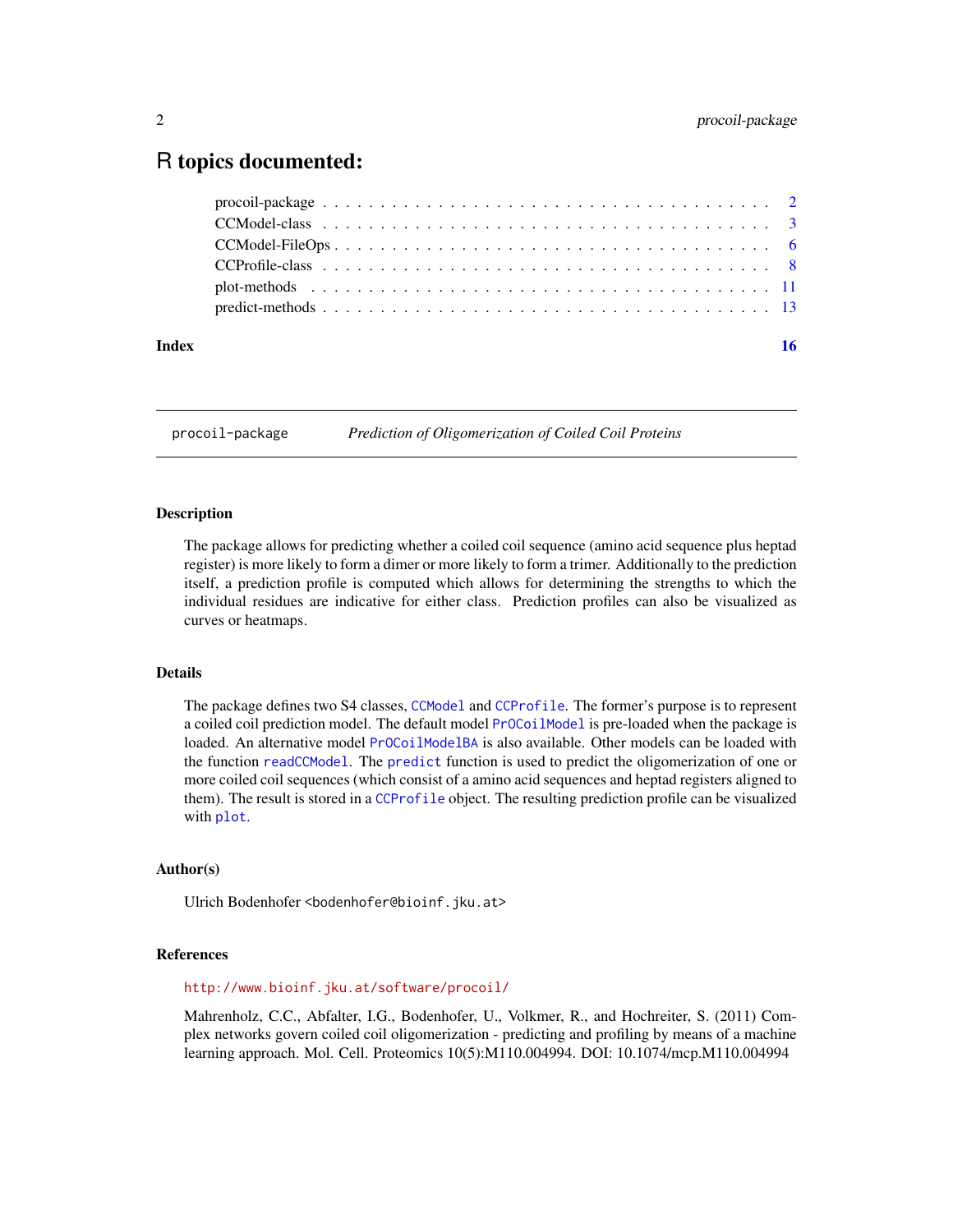# <span id="page-2-0"></span>CCModel-class 3

#### Examples

```
## display summary of default model
PrOCoilModel
## predict oligomerization of GCN4 wildtype
GCN4wt <- predict(PrOCoilModel,
                  "MKQLEDKVEELLSKNYHLENEVARLKKLV",
                  "abcdefgabcdefgabcdefgabcdefga")
## display result
GCN4wt
## plot profile
plot(GCN4wt)
## predict oligomerization of unknown sequence (Marcoil example)
MarcoilEx <- predict(PrOCoilModel,
    "MGECDQLLVFMITSRVLVLSTLIIMDSRQVYLENLRQFAENLRQNIENVHSFLENLRADLENLRQKFPGKWYSAMPGRHG",
    "-------------------------------abcdefgabcdefgabcdefgabcdefgabcdefg--------------")
## display result
MarcoilEx
## plot profile
plot(MarcoilEx)
```
<span id="page-2-1"></span>CCModel-class *Class "CCModel"*

#### <span id="page-2-2"></span>Description

S4 class representing a coiled coil prediction model

#### Objects from the Class

In principle, objects of this class can be created by calls of the form new("CCModel"), although it is probably never necessary to create such an object from scratch - and not advised either. The default model is stored in the object PrOCoilModel. An alternative model, PrOCoilModelBA, that is optimized for balanced accuracy is available too (see below). Custom models can be loaded from files using the function [readCCModel](#page-5-1).

# Discriminant function of model

Given a new coiled coil sequence  $x$  and a model, the discriminant function of the model is given as

$$
f(x) = b + \sum_{p \in P} N(p, x) \cdot w(p),
$$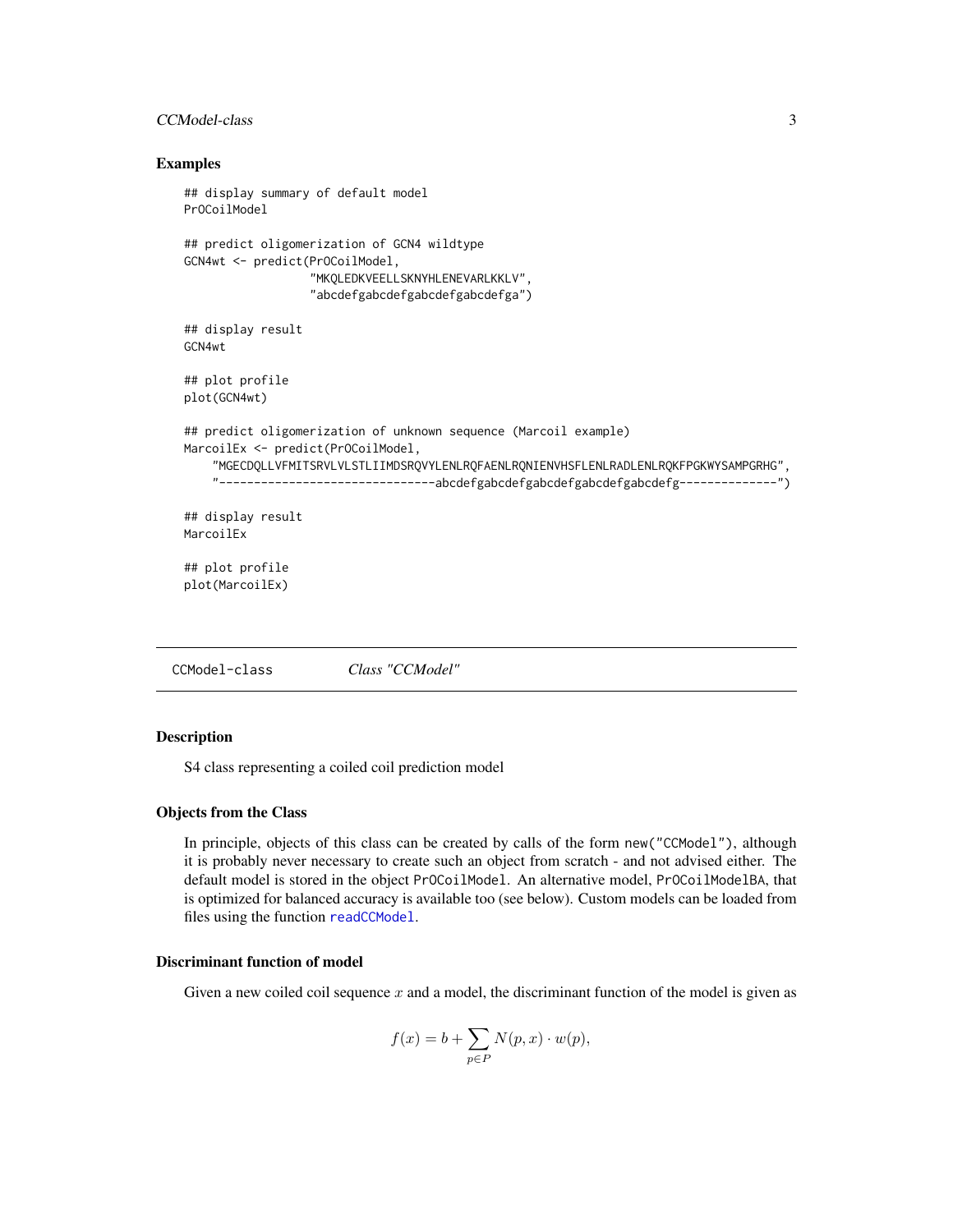<span id="page-3-0"></span>where b is a constant offset,  $N(p, x)$  denotes the number of occurrences of pattern p in sequence x, and  $w(p)$  is the weight assigned to pattern p. P is the set of all patterns contained in the model. In the models used in the **procoil** package, the weights are computed from a support vector machine. Models can include kernel normalization or not. The formula above refers to the variant without kernel normalization. If kernel normalization is employed, the weights are computed in a different way and the discriminant function changes to

$$
f(x) = b + \frac{\sum_{p \in P} N(p, x) \cdot w(p)}{R(x)},
$$

where  $R(x)$  is a normalization value depending on the sample x. It is defined as follows:

$$
R(x)=\sqrt{\sum_{p\in P}N(p,x)^2}
$$

The **procoil** package does not consider arbitrary patterns, but only very specific ones: pairs of amino acids at fixed register positions with no more than a maximum number  $m$  of residues in between. Internally, these patterns are represented as strings with an amino acid letter on the first position, then a certain number of wildcards (between  $0$  and  $m$  as noted above), then the second amino acid letter, and an aligned sequence with the same number of wildcards and letters 'a'-'g' denoting the heptad register position on the first and last amino acid, e.g. "N..La..d". This pattern matches a coiled coil sequence if the sequence has an 'N' (Asparagine) at an 'a' position and a 'L' (Leucine) at the next 'd' position. For instance, the GCN4 wildtype has one occurrence of this pattern:

MKQLEDKVEELLSKNYHLENEVARLKKLV abcdefgabcdefgabcdefgabcdefga N..L a d

#### **Slots**

- b: Object of class numeric the value  $b$  as described above
- m: Object of class integer the value  $m$  as described above
- scaling: Object of class logical indicating whether the model should employ kernel normalization
- weights: Object of class matrix storing all pattern weights; the matrix in this slot is actually consisting of only one row that contains the weights. The patterns are stored in column names of the matrix and encoded in the format described above

# Methods

predict signature(object = "CCModel"): see [predict](#page-0-0)

- show signature(object = "CCModel"): displays the most important information stored in the CCModel object object, such as, kernel parameters and a summary of weights.
- weights signature(object="CCModel"): returns the weights stored in object as a named numeric vector.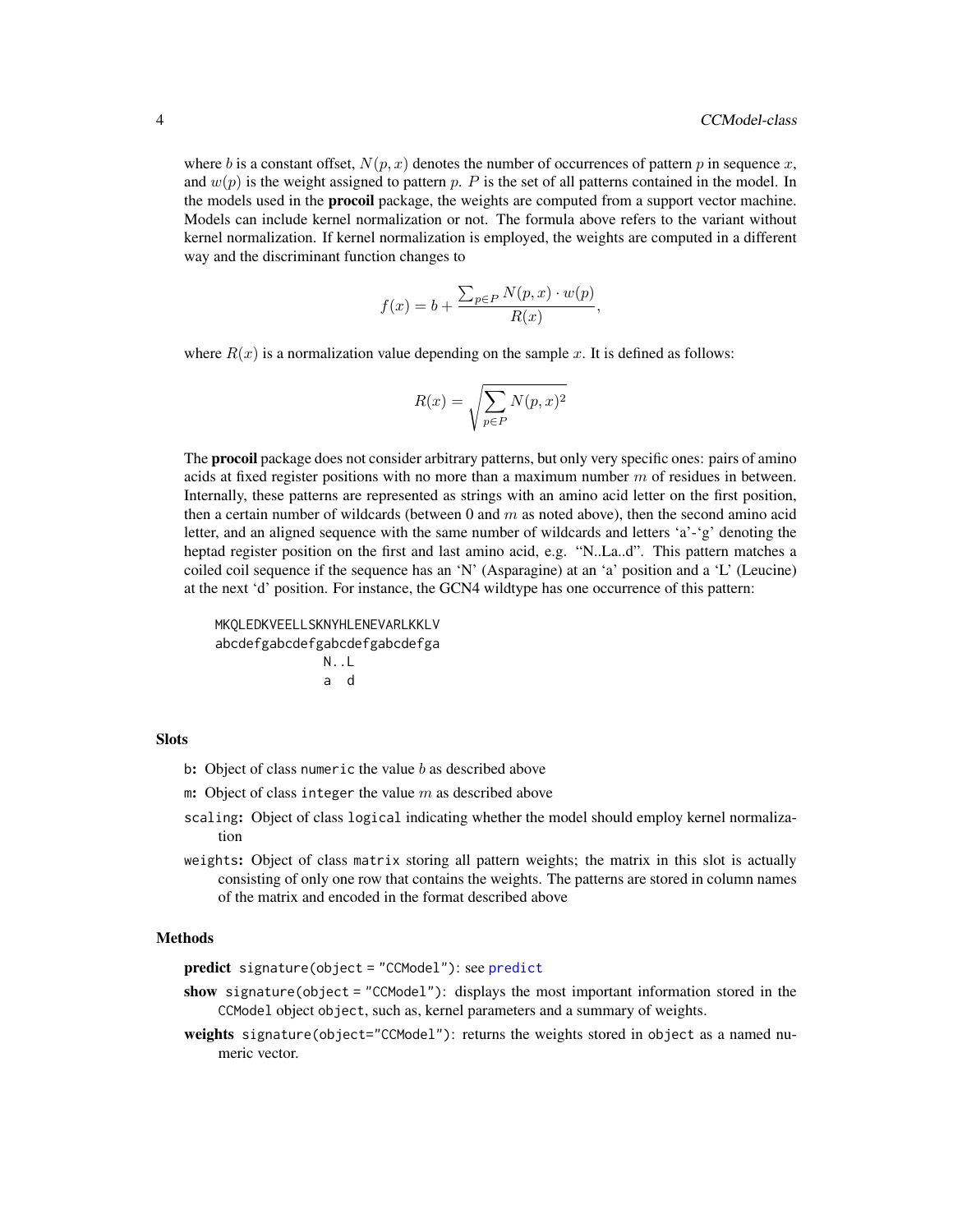#### CCModel-class 5

#### Default model PrOCoilModel

The **procoil** package provides a default coiled coil prediction model, Pr0CoilModel. The model was created with the **kebabs** package [Palme et al., 2015] using the coiled coil kernel with  $m = 5$ ,  $C = 2$ , and kernel normalization on the BLAST-augmented data set. It is optimized for standard (unbalanced) accuracy, i.e. it tries to minimize the probability of misclassifications. Since dimers are more frequent in the data set, it slightly favors dimers for unknown sequences.

Note that this is not the original model as described in [Mahrenholz et al., 2011]. The models have been re-trained for version 2.0.0 of the package using a newer snapshot of PDB and newer methods. The original models are still available for download and can still be used if the user wishes to. For detailed instructions, see the package vignette.

#### Alternative model PrOCoilModelBA

As mentioned above, the default model PrOCoilModel slightly favors dimers. This may be undesirable for some applications. For such cases, an alternative model PrOCoilModelBA is available that is optimized for balanced accuracy, i.e. it tries not to favor the larger class - dimers -, but may therefore prefer trimers in borderline cases. The overall misclassification probability is slightly higher for this model than for the default model PrOCoilModel.

The model PrOCoilModelBA was created with PSVM [Hochreiter and Obermayer, 2006] using the coiled coil kernel with  $m = 8, C = 8, \epsilon = 0.8$ , class balancing, and kernel normalization on the PDB data set (i.e. without BLAST augmentation).

The same applies as for Pr0CoilModel: this model has been re-trained for package version 2.0.0. For detailed instructions how to use the original models, see the package vignette.

#### Author(s)

Ulrich Bodenhofer <bodenhofer@bioinf.jku.at>

#### References

#### <http://www.bioinf.jku.at/software/procoil/>

Mahrenholz, C.C., Abfalter, I.G., Bodenhofer, U., Volkmer, R., and Hochreiter, S. (2011) Complex networks govern coiled coil oligomerization - predicting and profiling by means of a machine learning approach. Mol. Cell. Proteomics 10(5):M110.004994. DOI: 10.1074/mcp.M110.004994

Palme, J., Hochreiter, S., and Bodenhofer, U. (2015) KeBABS: an R package for kernel-based analysis of biological sequences. Bioinformatics 31(15):2574-2576. DOI: 10.1093/bioinformatics/btv176

Hochreiter, S., and Obermayer, K. (2006) Support vector machines for dyadic data. Neural Computation 18:1472-1510. DOI: 10.1162/neco.2006.18.6.1472

#### See Also

[predict-methods](#page-12-1)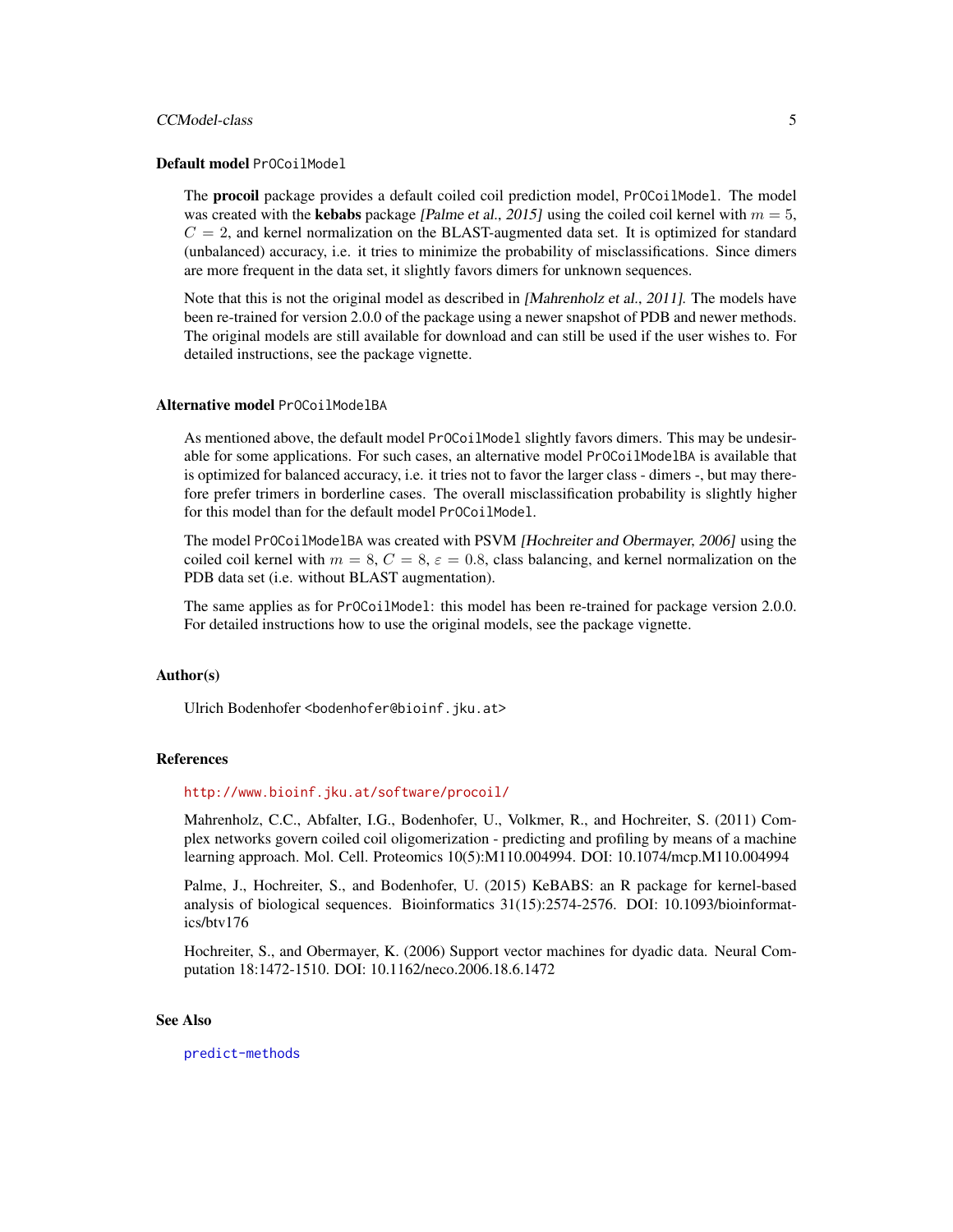### Examples

```
showClass("CCModel")
## show summary of default model (optimized for accuracy)
PrOCoilModel
## show weight of pattern "N..La..d"
weights(PrOCoilModel)["N..La..d"]
## show the 10 patterns that are most indicative for trimers
## (as the weights are sorted in descending order in PrOCoilModel)
weights(PrOCoilModel)[1:10]
## predict oligomerization of GCN4 wildtype
GCN4wt <- predict(PrOCoilModel,
                  "MKQLEDKVEELLSKNYHLENEVARLKKLV",
                  "abcdefgabcdefgabcdefgabcdefga")
## show summary of alternative model (optimized for balanced accuracy)
PrOCoilModelBA
## show weight of pattern "N..La..d"
weights(PrOCoilModelBA)["N..La..d"]
## show the 10 patterns that are most indicative for trimers
## (as the weights are sorted in descending order in PrOCoilModelBA)
weights(PrOCoilModelBA)[1:10]
```
CCModel-FileOps *Reading and writing of coiled coil prediction model from/to files*

#### <span id="page-5-1"></span>Description

Functions for reading a coiled coil prediction models from a file into a [CCModel](#page-2-1) object and writing a [CCModel](#page-2-1) object to a file.

# Usage

```
readCCModel(file)
writeCCModel(object, file)
```
#### Arguments

| file   | the name of the file from which readCCModel should read the model / the name |
|--------|------------------------------------------------------------------------------|
|        | of the file to which write CCModel should write the model                    |
| object | the CCModel object that write CCModel should write to a file                 |

<span id="page-5-0"></span>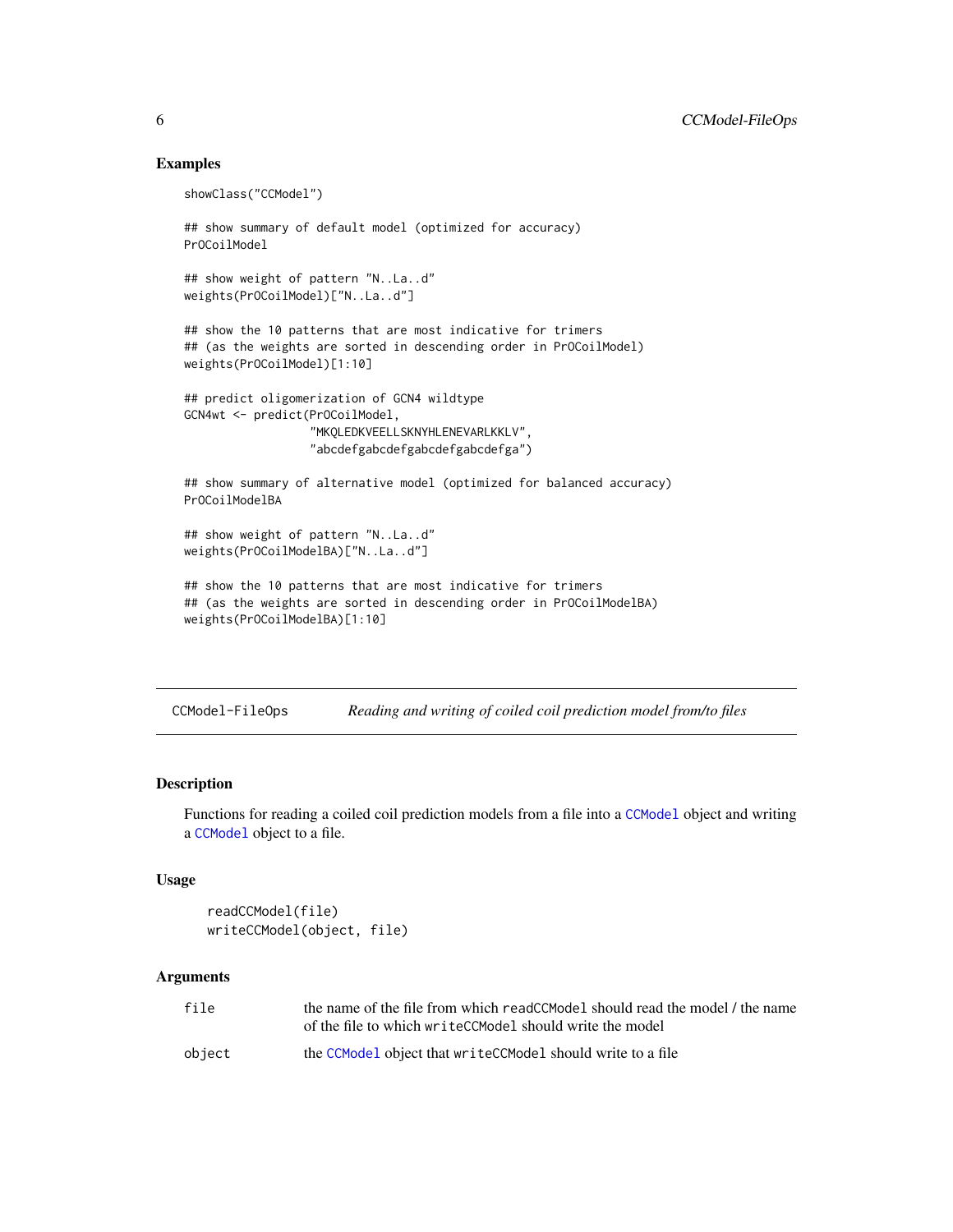# <span id="page-6-0"></span>CCModel-FileOps 7

#### Details

The **procoil** package comes with two ready-made models for oligomerization prediction, [PrOCoilModel](#page-2-2) and [PrOCoilModelBA](#page-2-2). In case the user wants to define custom models or wishes to use previous versions of the prediction models, the functions readCCModel and writeCCModel can be used to read/write models from/to plain text files that can be viewed and also modified.

writeCCModel writes models in the following format:

```
_b,-1.07262284445085
\mathsf{m}, 5_scaling,1
L...Vd...a,1.63626232200227
R....Eg....e,1.5382098040217
R.Ec.e,1.29025032360792
E..Ve..a,1.22837780239385
...
```
Correspondingly, readCModel expects the file to conform to the above format. See [CCModel](#page-2-1) for an overview of model parameters and an explanation of patterns and weights.

#### Value

Upon successful completion, readCCModel returns a [CCModel](#page-2-1) object. writeCCModel returns an invisible NULL.

#### Note

The PrOCoil model is available on on [http://www.bioinf.jku.at/software/procoil/PrOCoilM](http://www.bioinf.jku.at/software/procoil/PrOCoilModel_v2.CCModel)odel\_ [v2.CCModel](http://www.bioinf.jku.at/software/procoil/PrOCoilModel_v2.CCModel). in exactly the format the function readCCModel requires. Analogously for the alternative model optimized for balanced accuracy (see [CCModel](#page-2-1)): [http://www.bioinf.jku.at/](http://www.bioinf.jku.at/software/procoil/PrOCoilModelBA_v2.CCModel) software/procoil/Pr0CoilModelBA\_v2.CCModel. The original models described in [Mahrenholz et al., 2011] are available on http://www.bioinf.jku.at/software/procoil/Pr0CoilModel\_ [v1.CCModel](http://www.bioinf.jku.at/software/procoil/PrOCoilModel_v1.CCModel) and [http://www.bioinf.jku.at/software/procoil/PrOCoilModelBA\\_v1.CCModel](http://www.bioinf.jku.at/software/procoil/PrOCoilModelBA_v1.CCModel), respectively. So, by loading one of these files, the original models can still be used.

### Author(s)

Ulrich Bodenhofer <bodenhofer@bioinf.jku.at>

#### References

<http://www.bioinf.jku.at/software/procoil/>

Mahrenholz, C.C., Abfalter, I.G., Bodenhofer, U., Volkmer, R., and Hochreiter, S. (2011) Complex networks govern coiled coil oligomerization - predicting and profiling by means of a machine learning approach. Mol. Cell. Proteomics 10(5):M110.004994. DOI: 10.1074/mcp.M110.004994

# See Also

[procoil](#page-1-1), [CCModel-class](#page-2-1)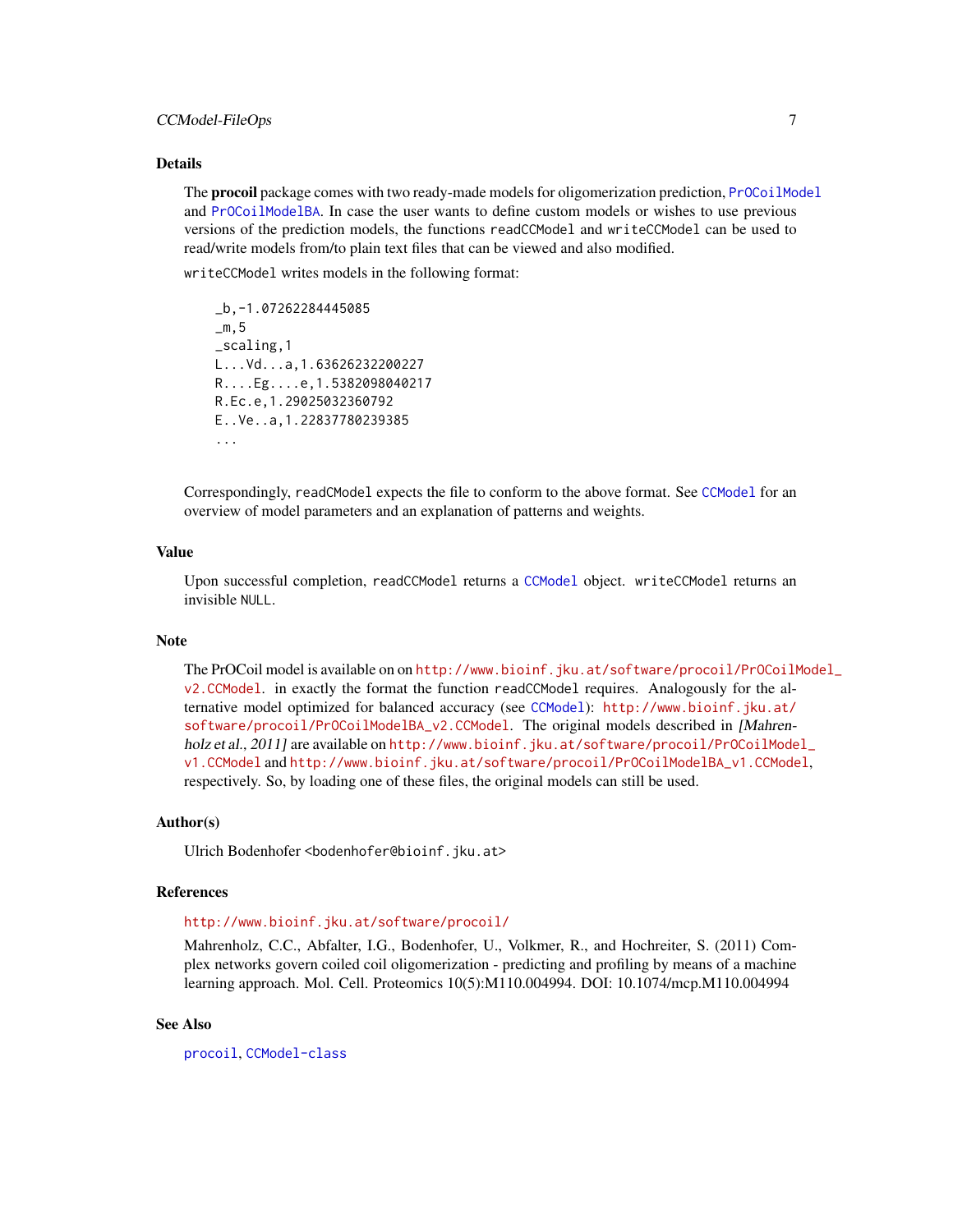### Examples

```
## load small example model file for testing purposes
## NOTE: this is an incomplete model that will probably not provide
## meaningful predictions
file <- system.file("examples", "testModel.CCModel", package="procoil")
testModel <- readCCModel(file)
testModel
## Not run:
## read original model from file
URL <- "http://www.bioinf.jku.at/software/procoil/PrOCoilModel_v1.CCModel"
PrOCoilModelV1 <- readCCModel(URL)
## display summary of example model
PrOCoilModelV1
## display 10 heightes pattern weights
weights(PrOCoilModelV1)[1:10]
## End(Not run)
```
<span id="page-7-1"></span>CCProfile-class *Class "CCProfile"*

#### Description

S4 class for representing coiled coil prediction results

#### Objects from the Class

In principle, objects of this class can be created by calls of the form new("CCProfile"), although it is not advised to do so. Most importantly, the [predict](#page-0-0) function of returns its results in objects of this type.

# **Slots**

This class extends the class [PredictionProfile](#page-0-0) from the kebabs package directly and therefore inherits all its slots and methods. The following slots are defined for CCProfile objects additionally:

- disc: Object of class numeric containing the discriminant function value(s) (see [CCModel](#page-2-1) for details)
- pred: Object of class factor containing the final classification(s). Upon a call to [predict](#page-0-0), it is either "trimer" or "dimer".

<span id="page-7-0"></span>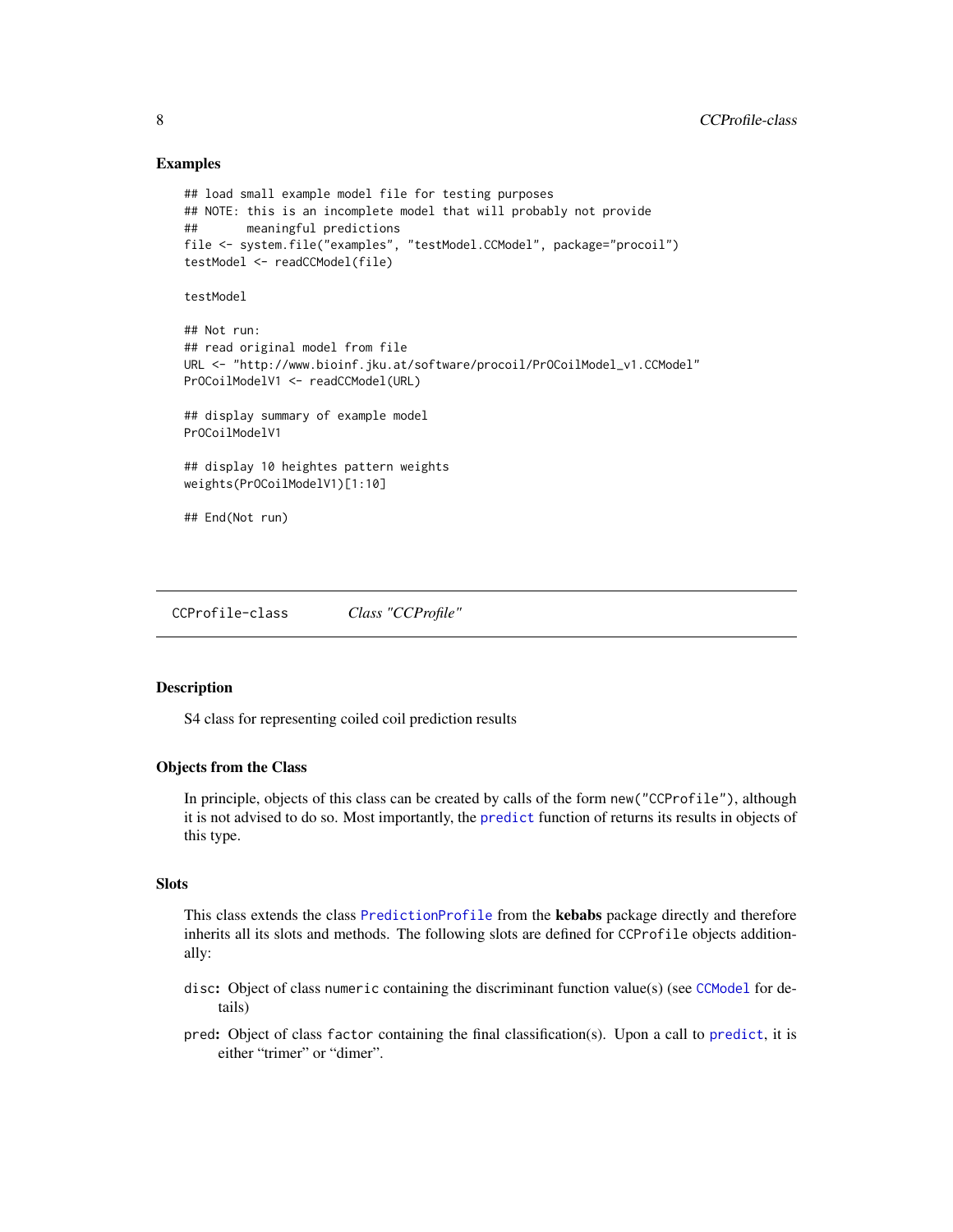# <span id="page-8-0"></span>CCProfile-class 9

#### Prediction profiles

As described in [CCModel](#page-2-1), the discriminant function of the coiled coil classifier is essentially a weighted sum of numbers of occurrences of certain patterns in the sequence under consideration, i.e. every pattern occurring in the sequence contributes a certain weight to the discriminant function. Since every such occurrence is uniquely linked to two specific residues in the sequence, every amino acid in the sequence contributes a unique weight to the discriminant function value which is nothing else but half the sum of weights of matching patterns in which this amino acid is involved. If we denote the contribution of each position i with  $s_i(x)$ , it follows immediately that

$$
f(x) = b + \sum_{i=1}^{L} s_i(x),
$$

where L is the length of the sequence x. The values  $s_i(x)$  can then be understood as the contributions that the i-th residue makes to the overall classification of the sequence  $x$ , which we call *prediction profile*. These profiles can either be visualized as they are without taking the offset b into account or by distributing b equally over all residues. These are the so-called *baselines* that are included in CCProfile objects. They are computed as  $-b/L$ .

#### Methods

- plot signature(x="CCProfile", y="missing"): see [plot](#page-0-0)
- heatmap signature(x="CCProfile", y="missing"): if the CCProfile object x contains the profiles of at least three sequences, the profiles are visualized as a heatmap. This method is inherited from the kebabs package; for details, see [heatmap](#page-0-0).
- show signature(object="CCProfile"): displays the most important information stored in the CCProfile object object, such as, the sequences, kernel parameters, baselines, profiles, and classification results.

#### Accessor-like methods

The CCProfile class inherits all accessors from the [PredictionProfile](#page-0-0) class, such as, [sequences](#page-0-0), [baselines](#page-0-0), [profiles](#page-0-0), and the indexing operator  $x[i]$ . Additionally, the **procoil** package defines the following two methods:

- profile signature(fitted="CCProfile"): for compatibility with previous versions, a method profile is available, too. It extracts the profile(s) in the same way as [profiles](#page-0-0)
- fitted signature(object="CCProfile"): extracts the final classifications. This function returns a factor with levels "dimer" and "trimer". If decision.values=TRUE is specified, a numeric vector is attached to the result as an attribute "decision.values" which also contains the discriminant function values.

#### Author(s)

Ulrich Bodenhofer <bodenhofer@bioinf.jku.at>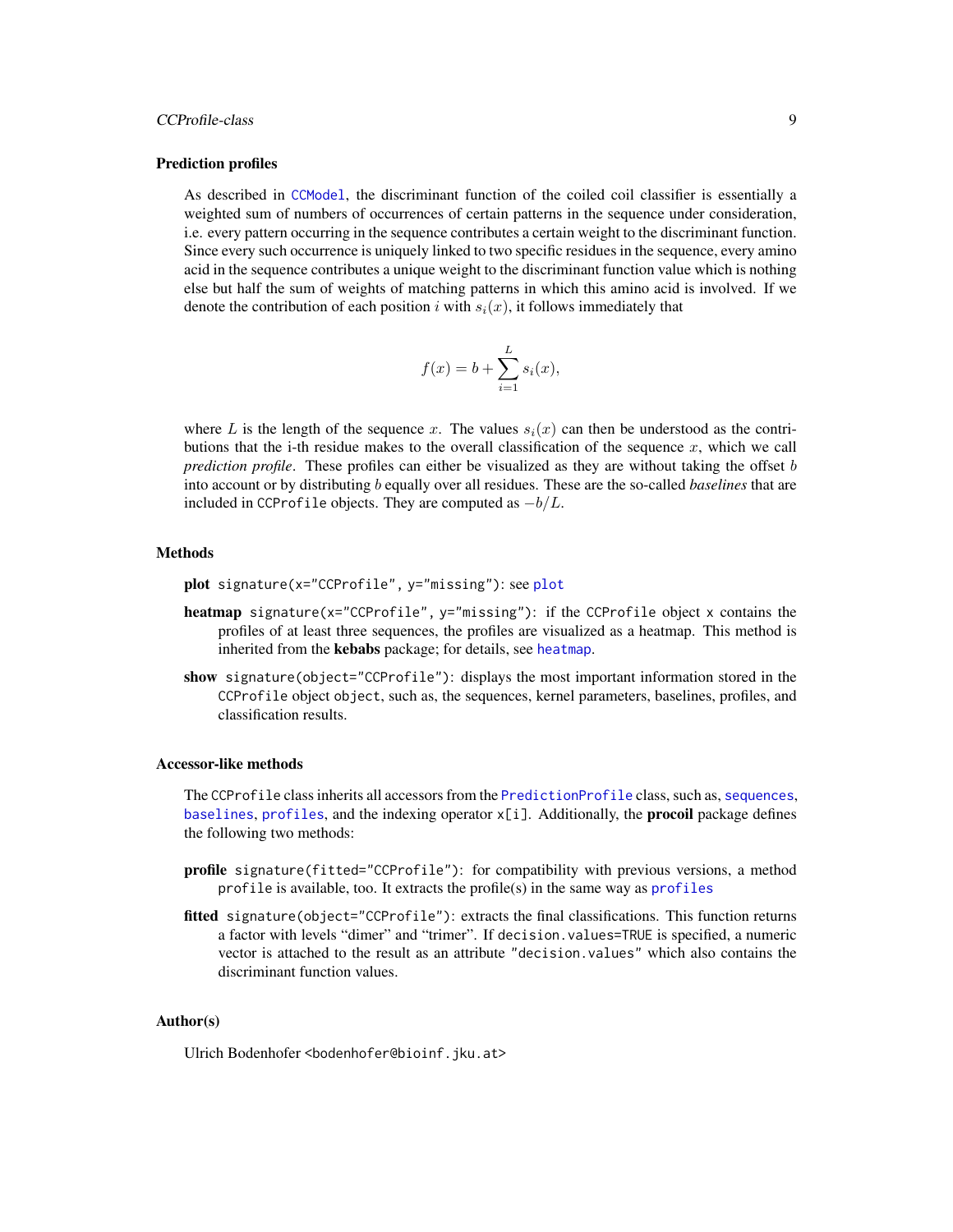#### References

<http://www.bioinf.jku.at/software/procoil/>

Mahrenholz, C.C., Abfalter, I.G., Bodenhofer, U., Volkmer, R., and Hochreiter, S. (2011) Complex networks govern coiled coil oligomerization - predicting and profiling by means of a machine learning approach. Mol. Cell. Proteomics 10(5):M110.004994. DOI: 10.1074/mcp.M110.004994

Palme, J., Hochreiter, S., and Bodenhofer, U. (2015) KeBABS: an R package for kernel-based analysis of biological sequences. Bioinformatics 31(15):2574-2576. DOI: 10.1093/bioinformatics/btv176

# See Also

[CCModel](#page-2-1), [plot](#page-0-0), [plot](#page-0-0), [PredictionProfileAccessors](#page-0-0),

#### Examples

```
showClass("CCProfile")
## predict oligomerization of GCN4 wildtype
GCN4wt <- predict(PrOCoilModel,
                  "MKQLEDKVEELLSKNYHLENEVARLKKLV",
                  "abcdefgabcdefgabcdefgabcdefga")
## display summary of result
GCN4wt
## show raw prediction profile
profile(GCN4wt)
## plot profile
plot(GCN4wt)
## define four GCN4 mutations
GCN4mSeq <- c("GCN4wt" ="MKQLEDKVEELLSKNYHLENEVARLKKLV",
              "GCN4_N16Y_L19T"="MKQLEDKVEELLSKYYHTENEVARLKKLV",
              "GCN4_E22R_K27E"="MKQLEDKVEELLSKNYHLENRVARLEKLV",
              "GCN4_V23K_K27E"="MKQLEDKVEELLSKNYHLENEKARLEKLV")
GCN4mReg <- rep("abcdefgabcdefgabcdefgabcdefga", 4)
## predict oligomerization
GCN4mut <- predict(PrOCoilModel, GCN4mSeq, GCN4mReg)
## display summary of result
GCN4mut
## display predictions
fitted(GCN4mut)
## overlay plot of two profiles
plot(GCN4mut[c(1, 2)])
## show heatmap
```
<span id="page-9-0"></span>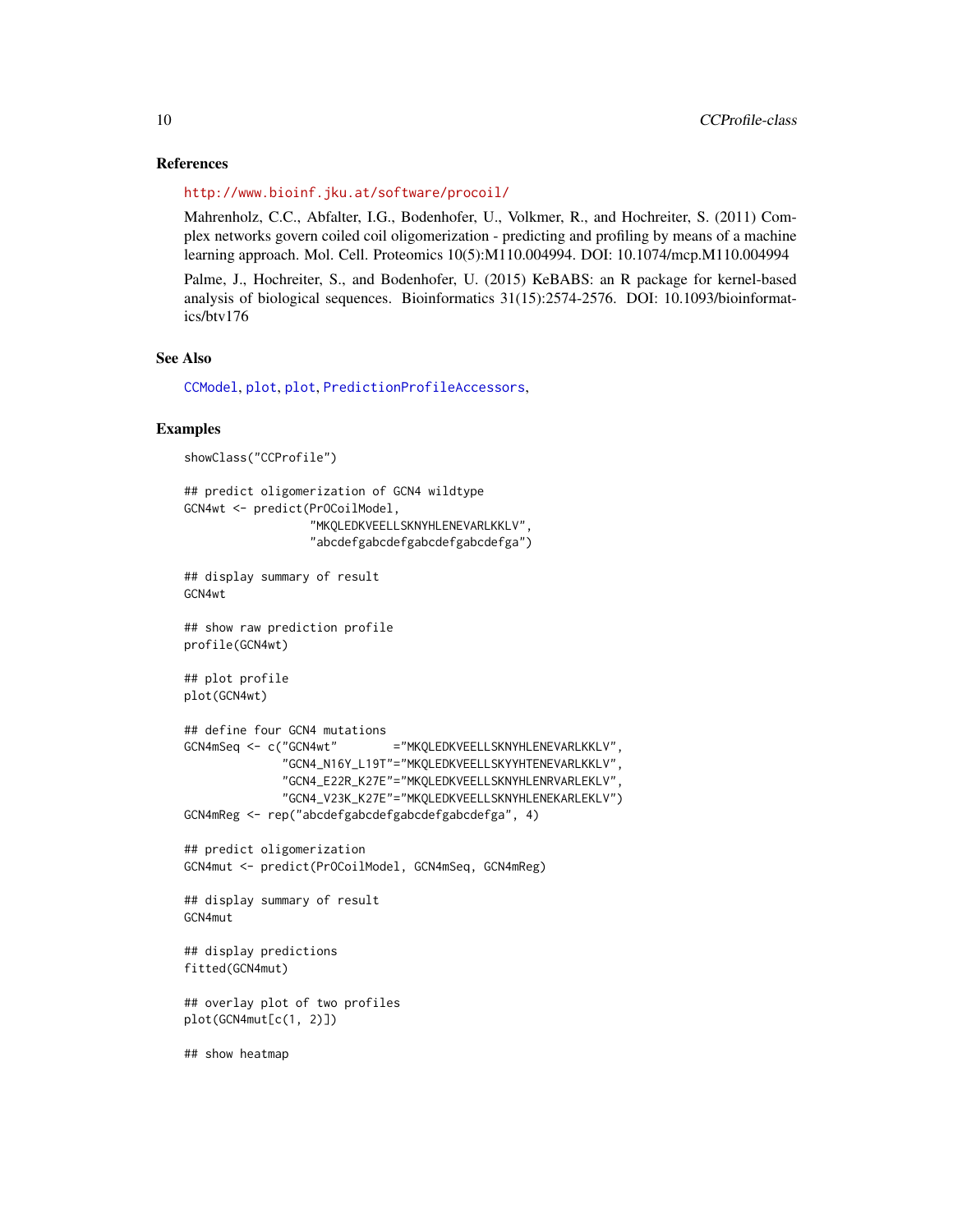# <span id="page-10-0"></span>plot-methods 11

heatmap(GCN4mut)

# <span id="page-10-1"></span>Description

Functions for plotting prediction profiles

# Usage

```
## S4 method for signature 'CCProfile,missing'
plot(x, col=c("red", "blue"),
     standardize=TRUE, shades=NULL, legend="default",
     legendPos="topright", xlab="", ylab="weight",
     lwd.profile=1, lwd.axis=1, las=1,
     heptads=TRUE, annotate=TRUE, ...)
```
# Arguments

| X           | Object of class CCProfile to be plotted with plot                                                                                                                                                                                                                                                                                                                                                   |
|-------------|-----------------------------------------------------------------------------------------------------------------------------------------------------------------------------------------------------------------------------------------------------------------------------------------------------------------------------------------------------------------------------------------------------|
| col         | Character string containing the name(s) of the color(s) in which the profile(s)<br>should be plotted.                                                                                                                                                                                                                                                                                               |
| standardize | If FALSE, the profile values $s_i$ are displayed as they are with the value $y = -b/L$<br>superimposed as a light gray line. If TRUE (default), the profile(s) is/are shifted<br>by the baseline values $-b/L$ and the light gray line is displayed at $y = 0$ .                                                                                                                                    |
| shades      | Vector of at least two color specifications (default: NULL). If not NULL, the<br>background area above and below the base line $y = -b/L$ are shaded in colors<br>shades[1] and shades[2], respectively.                                                                                                                                                                                            |
| legend      | A character string containing the legend/description of the profile. If "default",<br>the names of the sequences/profiles are used. If no names are available, the pro-<br>files are simply enumerated (as long as two profiles should be plot together; if<br>only a single unnamed profile is to be plotted, no legend is shown). If legend is<br>an empty string, no legend is displayed at all. |
| legendPos   | position specification for legend (if legend is specified). Can either be a vector<br>with coordinates or a single keyword like "topright" (see legend).                                                                                                                                                                                                                                            |
| xlab        | label of horizontal axis, empty by default.                                                                                                                                                                                                                                                                                                                                                         |
| ylab        | label of vertical axis, defaults to "weight".                                                                                                                                                                                                                                                                                                                                                       |
| lwd.profile | profile line width as described for parameter 1 wd in par                                                                                                                                                                                                                                                                                                                                           |
| lwd.axis    | axis line width as described for parameter 1 wd in par                                                                                                                                                                                                                                                                                                                                              |
| las         | see par                                                                                                                                                                                                                                                                                                                                                                                             |
| heptads     | if TRUE (default), the heptad structure is indicated by vertical light gray lines<br>separating the different heptads. Heptad irregularities are indicated with red<br>lines.                                                                                                                                                                                                                       |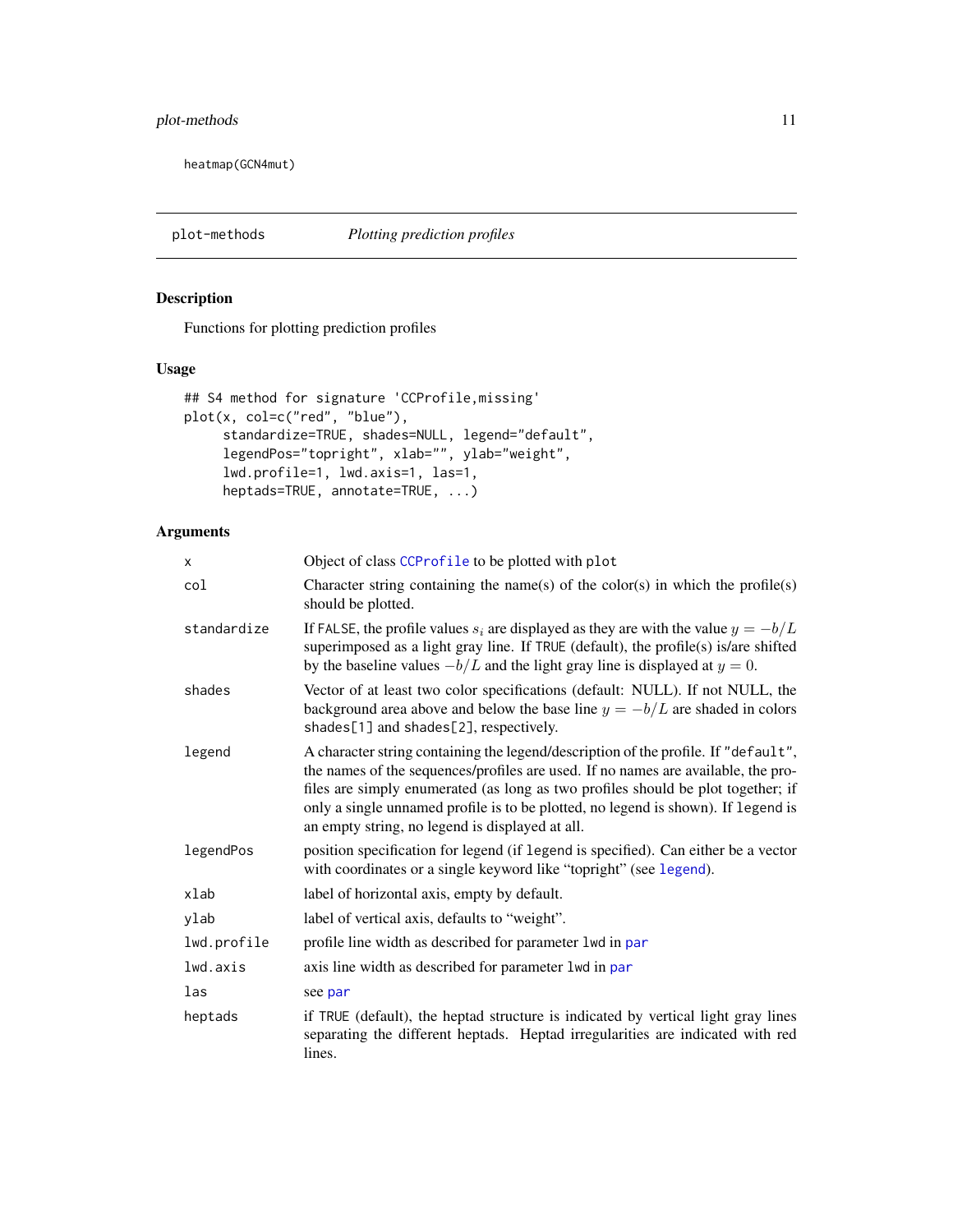<span id="page-11-0"></span>

| annotate          | if TRUE (default), the heptad annotation information is shown in the center of the<br>plot. |
|-------------------|---------------------------------------------------------------------------------------------|
| $\cdot\cdot\cdot$ | all other arguments are passed to the plot method from the <b>kebabs</b> package            |

#### Details

The plot function displays a prediction profile as a step function over the sequence with the steps connected by vertical lines. The sequence and the heptad register are visualized below and above the profile, respectively. The baseline value  $-b/L$  and the light gray line has the following meaning: It is obvious that we can rewrite

$$
f(x) = b + \sum_{i=1}^{L} s_i(x)
$$

as

$$
f(x) = \sum_{i=1}^{L} (s_i(x) - (-\frac{b}{L}))
$$

so the discriminant function value  $f(x)$  can be understood as the sum of values  $s_i(x) - (-\frac{b}{L})$ , i.e. the area between the constant value  $-b/L$  and the prediction profile. If the area above the light gray line is greater than the area below the light gray line, the sequence is predicted as trimer, otherwise as dimer.

If plot is called for a [CCProfile](#page-7-1) object that contains profiles of two sequences, the two profiles are plotted together to facilitate a comparison of profiles (e.g. wild type sequences versus mutants). Although the plot function tolerates profiles/sequences with different lengths and/or unaligned heptad registers, it is obvious that the superimposition of profiles of two unaligned, unrelated sequences makes little sense.

The plot functions gives an error if is called for a [CCProfile](#page-7-1) object that contains profiles of three or more sequences.

The given function is only a wrapper around the [plot](#page-0-0) function provided by the kebabs package. The only difference is that heptad seperators (argument heptads) and the heptad annotation (argument annotate) are displayed by default. Moreover, presently, no legend is displayed by default if a single profile is plotted for an unnamed sequence.

#### Value

This function does not return any value.

#### Author(s)

Ulrich Bodenhofer <bodenhofer@bioinf.jku.at>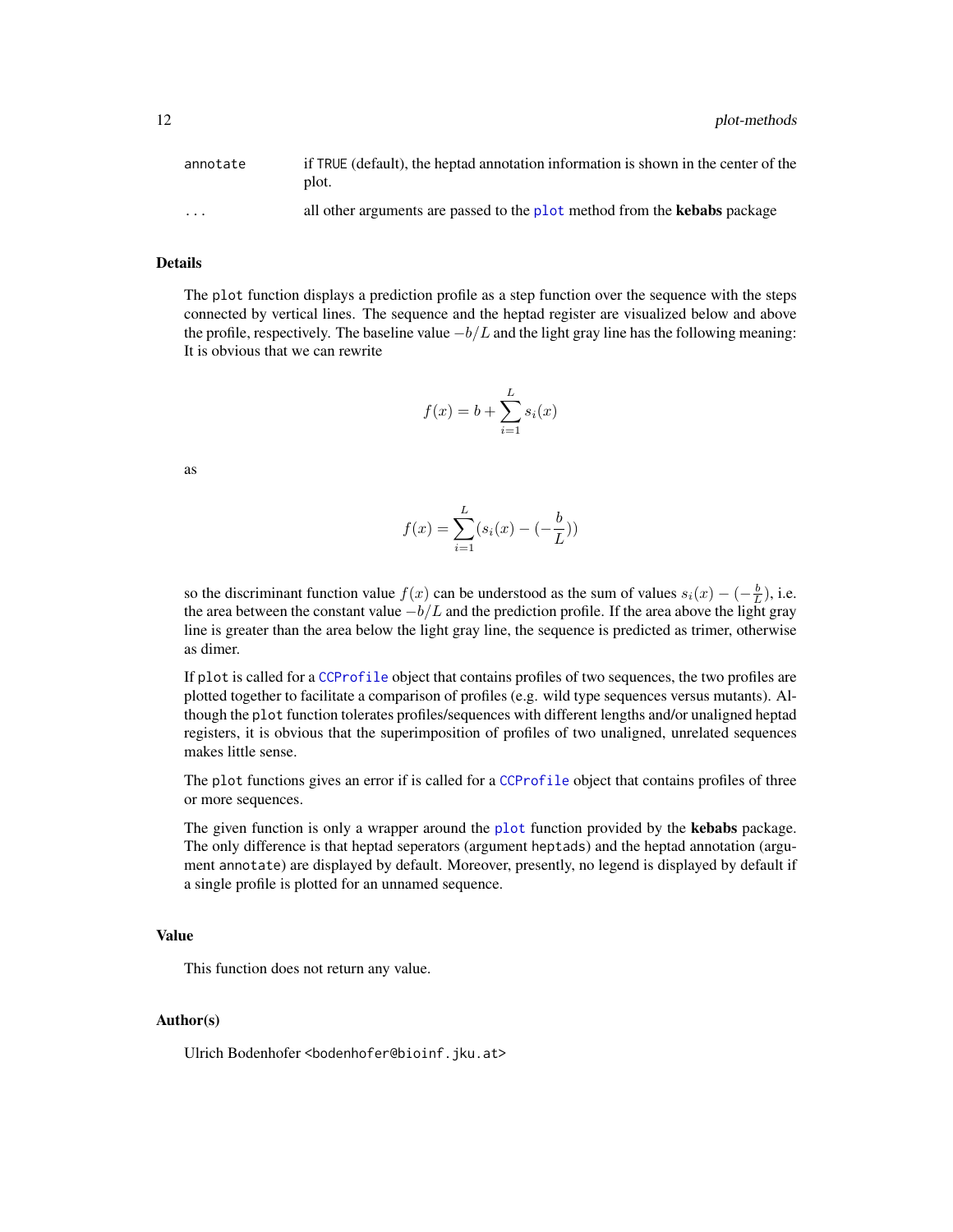# <span id="page-12-0"></span>predict-methods 13

#### References

<http://www.bioinf.jku.at/software/procoil/>

Mahrenholz, C.C., Abfalter, I.G., Bodenhofer, U., Volkmer, R., and Hochreiter, S. (2011) Complex networks govern coiled coil oligomerization - predicting and profiling by means of a machine learning approach. Mol. Cell. Proteomics 10(5):M110.004994. DOI: 10.1074/mcp.M110.004994

Palme, J., Hochreiter, S., and Bodenhofer, U. (2015) KeBABS: an R package for kernel-based analysis of biological sequences. Bioinformatics 31(15):2574-2576. DOI: 10.1093/bioinformatics/btv176

# See Also

[procoil](#page-1-1), [CCModel](#page-2-1), [CCProfile](#page-7-1)

# Examples

```
## predict oligomerization of GCN4 wildtype
GCN4wt <- predict(PrOCoilModel,
                  "MKQLEDKVEELLSKNYHLENEVARLKKLV",
                  "abcdefgabcdefgabcdefgabcdefga")
## plot profile
plot(GCN4wt)
## define two GCN4 mutations
GCN4mSeq <- c("GCN4wt" ="MKQLEDKVEELLSKNYHLENEVARLKKLV",
              "GCN4_N16I_L19N"="MKQLEDKVEELLSKIYHNENEVARLKKLV")
GCN4mReg <- rep("abcdefgabcdefgabcdefgabcdefga", 2)
## predict oligomerization
GCN4mut <- predict(PrOCoilModel, GCN4mSeq, GCN4mReg)
## overlay plot of the two profiles
plot(GCN4mut)
```
<span id="page-12-1"></span>predict-methods *Predict oligomerization of one or more coiled coil segments*

#### Description

Function for predicting the oligomerization of one or multiple coiled coil segments

#### Usage

```
## S4 method for signature 'CCModel'
predict(object, seq, reg)
```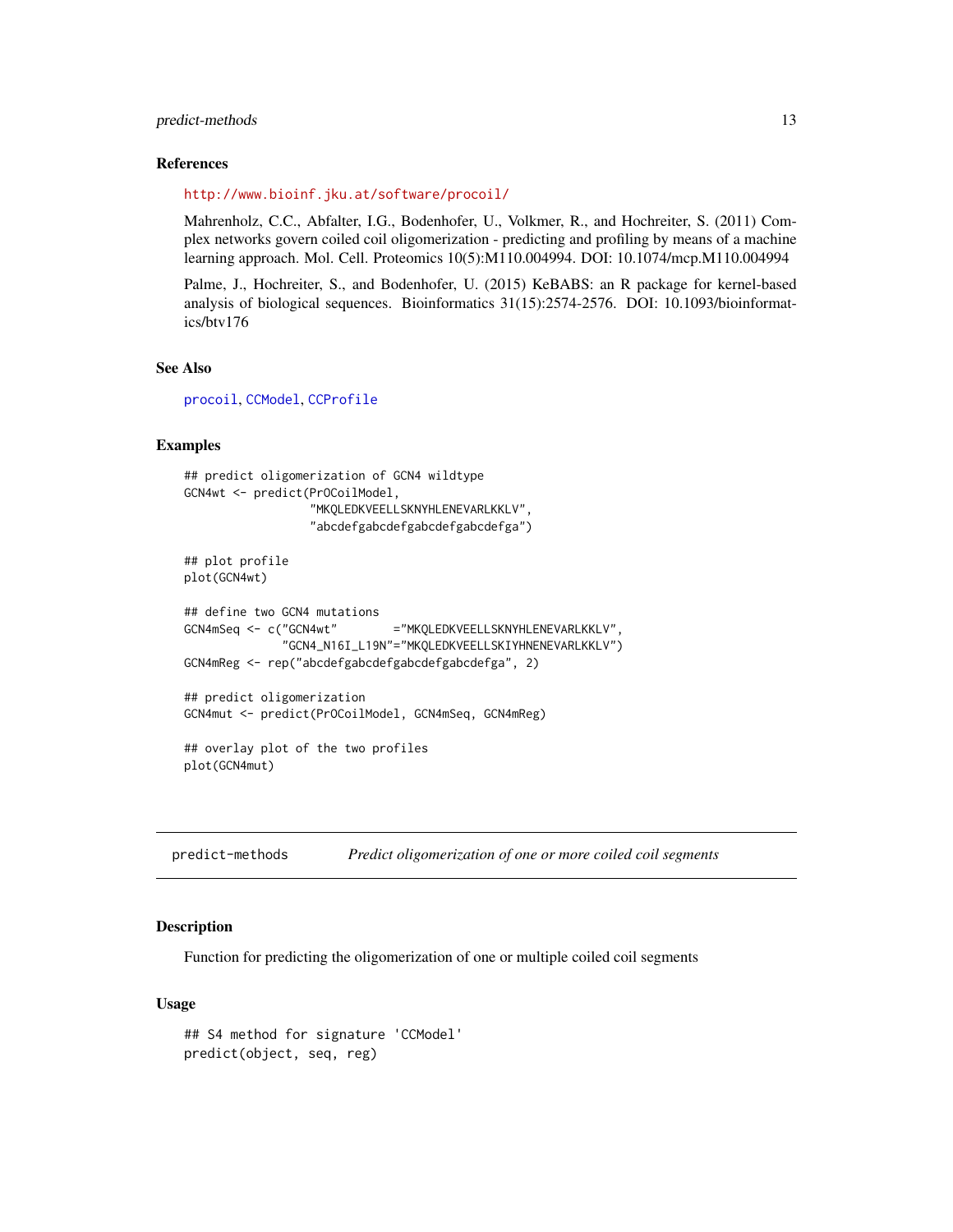#### <span id="page-13-0"></span>Arguments

| object | The model to be considered; can either be one of the models included in the<br>package (Pr0CoilModel and Pr0CoilModelBA) or any other model loaded or<br>created by the user. For a detailed explanation of the two default models, see<br>CCModel.                                                            |
|--------|----------------------------------------------------------------------------------------------------------------------------------------------------------------------------------------------------------------------------------------------------------------------------------------------------------------|
| seg    | One or several amino acid sequences; valid characters are all uppercase letters<br>except 'B', 'J', 'O', 'U', 'X', and 'Z'; invalid characters are tolerated, but ig-<br>nored by the prediction. This argument can be a character vector, an AAString<br>object, an AAStringSet object, or an AAVector object |
| reg    | a character vector containing the heptad register(s); valid characters are the low-<br>ercase letters 'a'-'g' and dashes '-'. Can also be omitted, see details below.                                                                                                                                          |

# Details

The function predict is the most important one in the **procoil** package. It is used to apply a coiled coil prediction model to coiled coil sequences/segments. It uses the discriminant function described in [CCModel](#page-2-1). By default the final classification is computed on the basis of the discriminant function value  $f(x)$ . If  $f(x) \ge 0$ , the sequence x is predicted as trimer, otherwise as dimer.

If the reg argument is missing, predict looks whether the object passed as argument seq includes heptad register information, either as an attribute reg (if seq is a character vector), as metadata field reg (if seq is an [AAString](#page-0-0) or [AAStringSet](#page-0-0) object), or via annotation metadata (if seq is an [AAStringSet](#page-0-0) or [AAVector](#page-0-0) object; see [annotationMetadata](#page-0-0)). In any case, the reg argument has priority over all other ways of specifying the heptad annotation. In other words, if reg is specified and seq contains heptad annotations in one of the ways described above, the reg argument has priority and the heptad annotation in seq is ignored.

The reg argument must have exactly as many elements as seq has sequences, and the registers must be aligned to the sequences, i.e. the first register must be exactly as long as the first sequence, and so on.

If heptad registers contain dashes, the predict function extracts all contiguous coiled coil segments and computes predictions for all of them. The returned [CCProfile](#page-7-1) object then contains profiles/predictions of all coiled coil segments that were extracted from seq (see example below).

#### Value

```
returns a CCProfile object
```
#### Author(s)

Ulrich Bodenhofer <bodenhofer@bioinf.jku.at>

### References

<http://www.bioinf.jku.at/software/procoil/>

Mahrenholz, C.C., Abfalter, I.G., Bodenhofer, U., Volkmer, R., and Hochreiter, S. (2011) Complex networks govern coiled coil oligomerization - predicting and profiling by means of a machine learning approach. Mol. Cell. Proteomics 10(5):M110.004994. DOI: 10.1074/mcp.M110.004994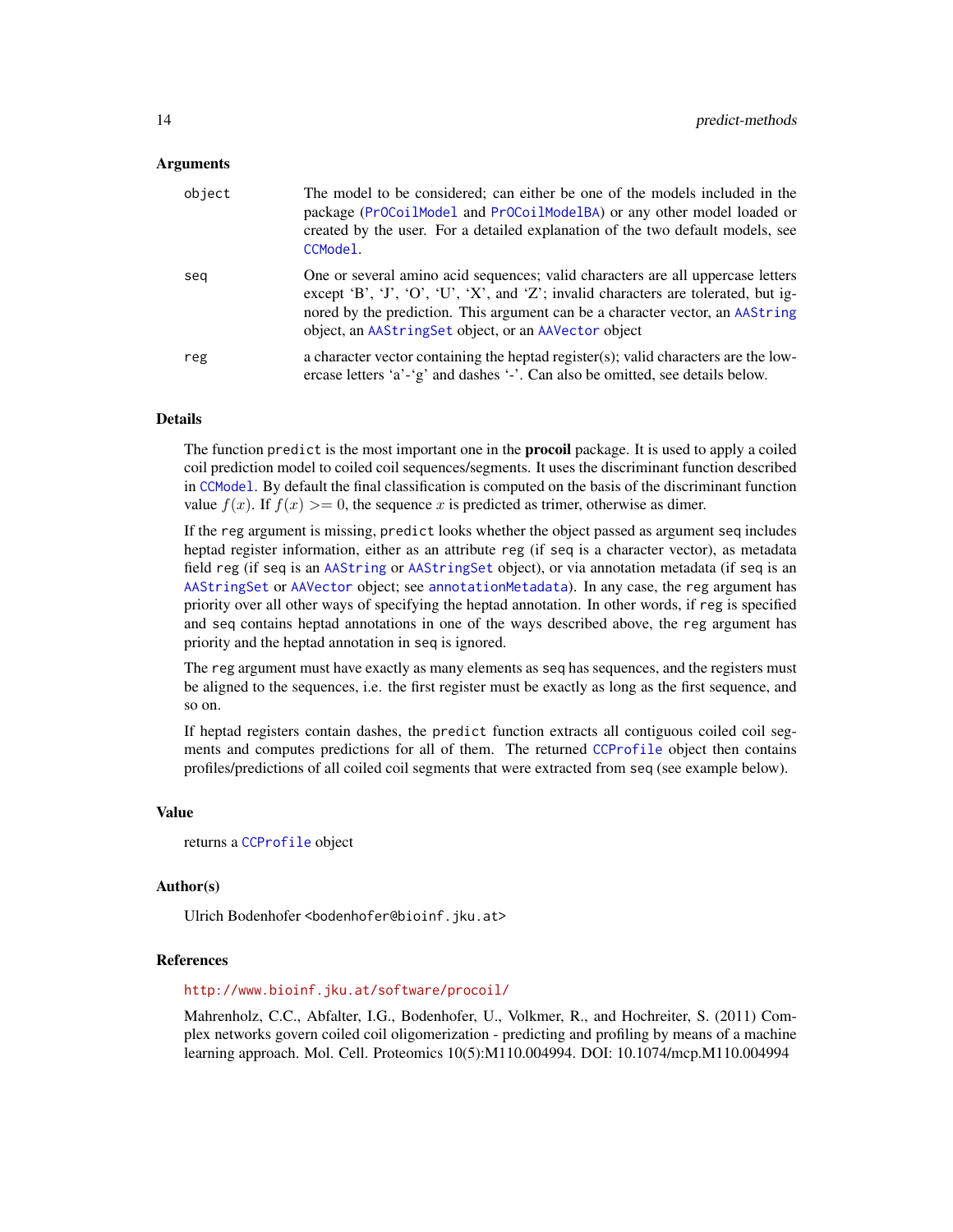# <span id="page-14-0"></span>predict-methods 15

#### See Also

[procoil](#page-1-1), [CCModel](#page-2-1), [CCProfile](#page-7-1)

#### Examples

```
## predict oligomerization of GCN4 wildtype
GCN4wt <- predict(PrOCoilModel,
                  "MKQLEDKVEELLSKNYHLENEVARLKKLV",
                  "abcdefgabcdefgabcdefgabcdefga")
## show result
GCN4wt
## example with four GCN4 mutations
GCN4mSeq <- c("GCN4wt" ="MKQLEDKVEELLSKNYHLENEVARLKKLV",
              "GCN4_N16Y_L19T"="MKQLEDKVEELLSKYYHTENEVARLKKLV",
              "GCN4_E22R_K27E"="MKQLEDKVEELLSKNYHLENRVARLEKLV",
              "GCN4_V23K_K27E"="MKQLEDKVEELLSKNYHLENEKARLEKLV")
## to illustrate the alternative interface, we convert this
## character vector to an 'AAStringSet' object and add
## heptad registers as annotation metadata
GCN4mAA <- AAStringSet(GCN4mSeq)
annotationMetadata(GCN4mAA, annCharset="abcdefg") <-
    rep("abcdefgabcdefgabcdefgabcdefga", 4)
## predict oligomerization (note: no 'reg' argument!)
GCN4mut <- predict(PrOCoilModel, GCN4mAA)
## display summary of result
GCN4mut
## predict oligomerization of unknown sequence (Marcoil example)
MarcoilEx <- predict(PrOCoilModel,
   "MGECDQLLVFMITSRVLVLSTLIIMDSRQVYLENLRQFAENLRQNIENVHSFLENLRADLENLRQKFPGKWYSAMPGRHG",
   "-------------------------------abcdefgabcdefgabcdefgabcdefgabcdefg--------------")
```
## show results MarcoilEx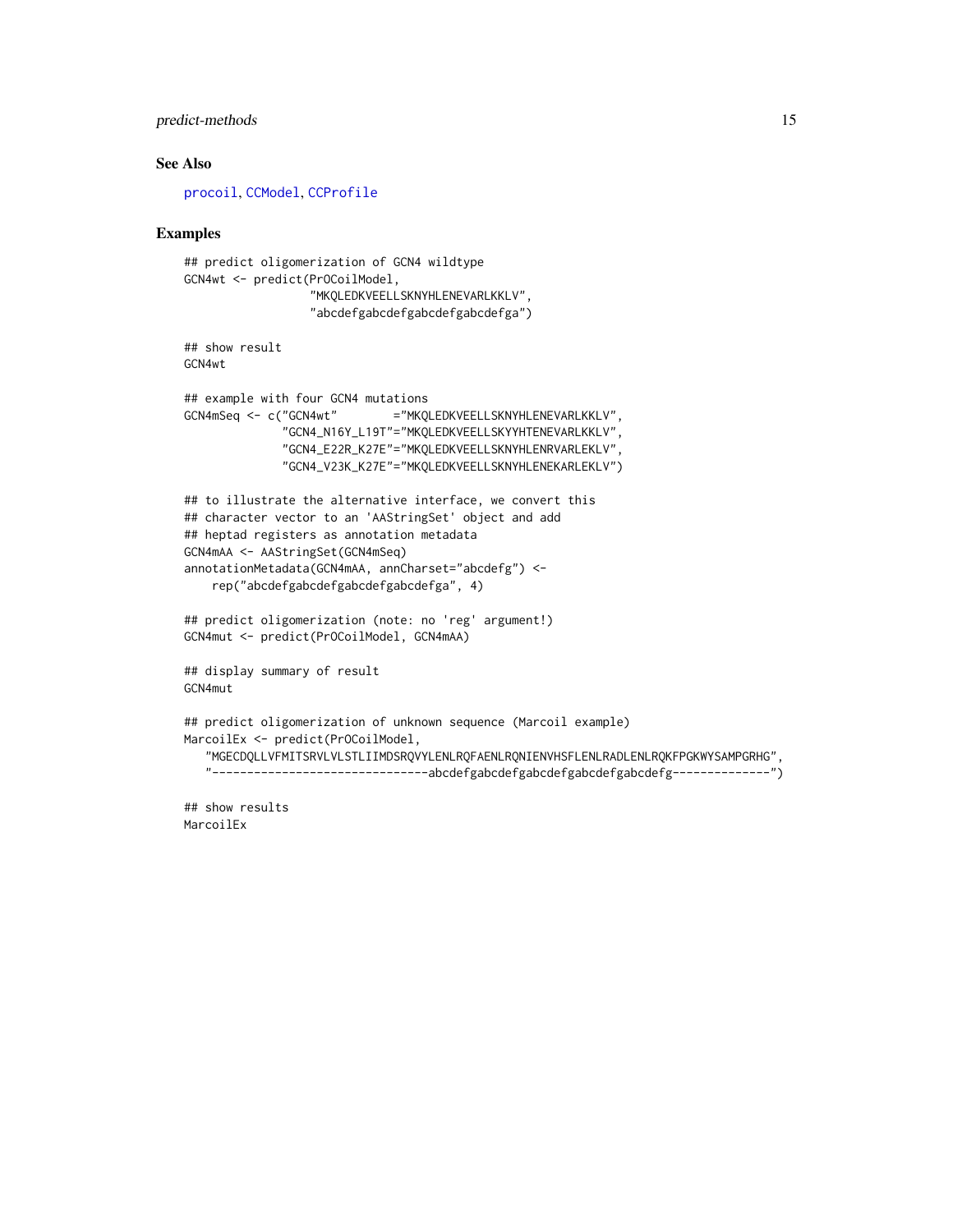# <span id="page-15-0"></span>**Index**

∗ classes CCModel-class, [3](#page-2-0) CCProfile-class, [8](#page-7-0) ∗ classif plot-methods, [11](#page-10-0) predict-methods, [13](#page-12-0) ∗ data CCModel-FileOps, [6](#page-5-0) ∗ manip CCModel-FileOps, [6](#page-5-0) ∗ methods plot-methods, [11](#page-10-0) predict-methods, [13](#page-12-0) ∗ models plot-methods, [11](#page-10-0) predict-methods, [13](#page-12-0) ∗ package procoil-package, [2](#page-1-0) [,CCProfile,index,ANY,ANY-method *(*CCProfile-class*)*, [8](#page-7-0)

AAString, *[14](#page-13-0)* AAStringSet, *[14](#page-13-0)* AAVector, *[14](#page-13-0)* annotationMetadata, *[14](#page-13-0)*

baselines, *[9](#page-8-0)* baselines,CCProfile-method *(*CCProfile-class*)*, [8](#page-7-0) baselines.CCProfile *(*CCProfile-class*)*, [8](#page-7-0)

CCModel, *[2](#page-1-0)*, *[6](#page-5-0)[–10](#page-9-0)*, *[13](#page-12-0)[–15](#page-14-0)* CCModel *(*CCModel-class*)*, [3](#page-2-0) CCModel-class, [3](#page-2-0) CCModel-FileOps, [6](#page-5-0) CCProfile, *[2](#page-1-0)*, *[11](#page-10-0)[–15](#page-14-0)* CCProfile *(*CCProfile-class*)*, [8](#page-7-0) CCProfile-class, [8](#page-7-0)

fitted,CCProfile-method *(*CCProfile-class*)*, [8](#page-7-0)

# fitted.CCProfile *(*CCProfile-class*)*, [8](#page-7-0)

heatmap, *[9](#page-8-0)* heatmap,CCProfile,missing-method *(*CCProfile-class*)*, [8](#page-7-0) heatmap.CCProfile *(*CCProfile-class*)*, [8](#page-7-0)

legend, *[11](#page-10-0)*

par, *[11](#page-10-0)* plot, *[2](#page-1-0)*, *[9,](#page-8-0) [10](#page-9-0)*, *[12](#page-11-0)* plot *(*plot-methods*)*, [11](#page-10-0) plot,CCProfile,missing-method *(*plot-methods*)*, [11](#page-10-0) plot-methods, [11](#page-10-0) plot.CCProfile *(*plot-methods*)*, [11](#page-10-0) predict, *[2](#page-1-0)*, *[4](#page-3-0)*, *[8](#page-7-0)* predict *(*predict-methods*)*, [13](#page-12-0) predict,CCModel-method *(*predict-methods*)*, [13](#page-12-0) predict-methods, [13](#page-12-0) predict.CCModel *(*predict-methods*)*, [13](#page-12-0) PredictionProfile, *[8,](#page-7-0) [9](#page-8-0)* PredictionProfileAccessors, *[10](#page-9-0)* procoil, *[7](#page-6-0)*, *[13](#page-12-0)*, *[15](#page-14-0)* procoil *(*procoil-package*)*, [2](#page-1-0) procoil-package, [2](#page-1-0) PrOCoilModel, *[2](#page-1-0)*, *[7](#page-6-0)*, *[14](#page-13-0)* PrOCoilModel *(*CCModel-class*)*, [3](#page-2-0) PrOCoilModelBA, *[2](#page-1-0)*, *[7](#page-6-0)*, *[14](#page-13-0)* PrOCoilModelBA *(*CCModel-class*)*, [3](#page-2-0) profile,CCProfile-method *(*CCProfile-class*)*, [8](#page-7-0) profile.CCProfile *(*CCProfile-class*)*, [8](#page-7-0) profiles, *[9](#page-8-0)* profiles,CCProfile-method *(*CCProfile-class*)*, [8](#page-7-0) profiles.CCProfile *(*CCProfile-class*)*, [8](#page-7-0)

readCCModel, *[2,](#page-1-0) [3](#page-2-0)*